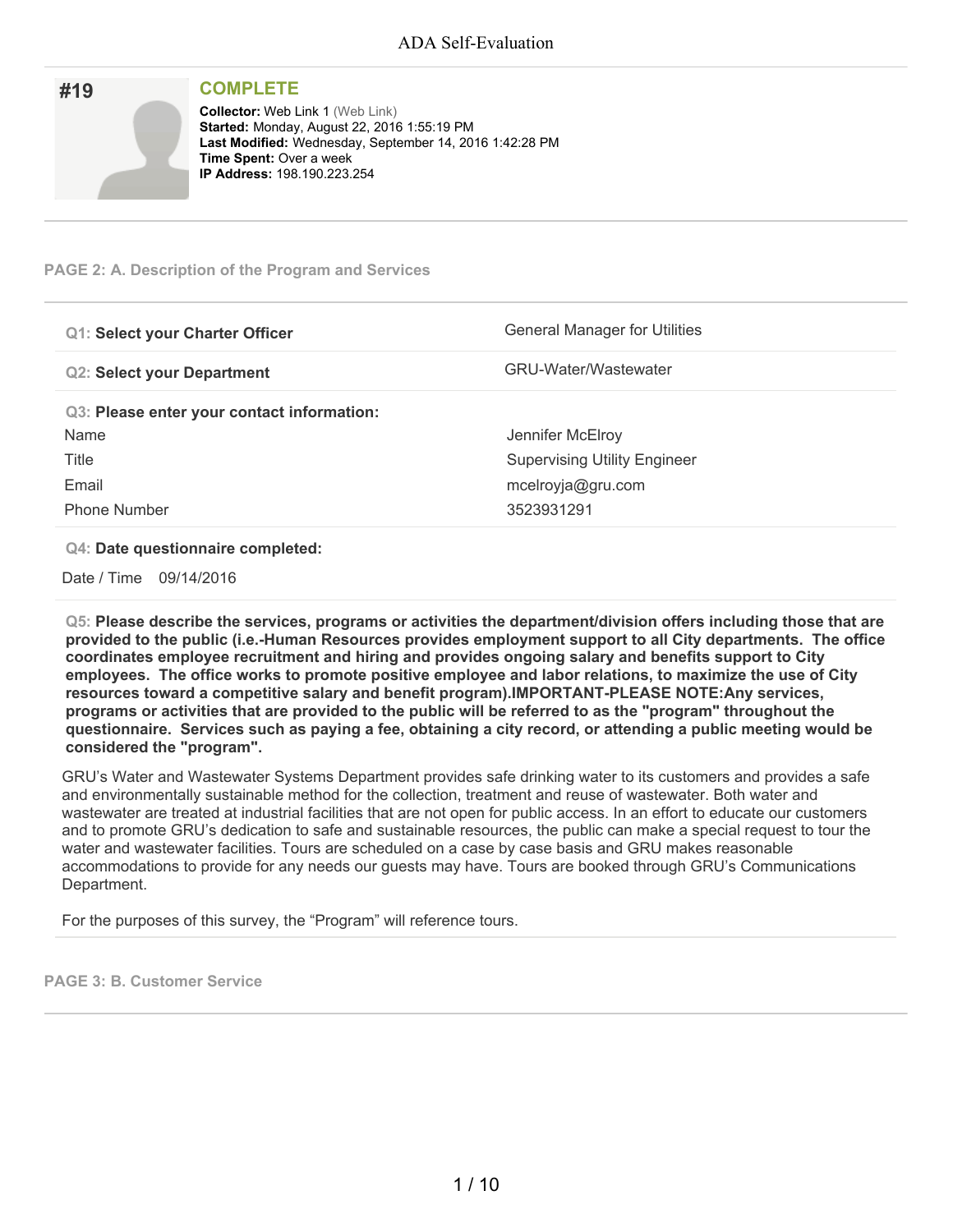| Q6: If the program has eligibility requirements for<br>participation, do they contain: (check all that applies)                                                                                                                                                                                              | Physical fitness standards, Safety standards,<br>Please list the applicable policies for each checked                                                                                                                                                                                                                                                                                                                                                                                                                                                |
|--------------------------------------------------------------------------------------------------------------------------------------------------------------------------------------------------------------------------------------------------------------------------------------------------------------|------------------------------------------------------------------------------------------------------------------------------------------------------------------------------------------------------------------------------------------------------------------------------------------------------------------------------------------------------------------------------------------------------------------------------------------------------------------------------------------------------------------------------------------------------|
| (For example, your department offers a volunteer<br>program to the public that would require an individual to<br>meet specific physical fitness standards such as lifting<br>40 pounds or walking up and down stairs.)                                                                                       | category.<br>To complete a tour of GRU's water and wastewater<br>facilities, it is required to wear specific clothing for<br>safety. There are areas at each facility that require<br>the ability to climb stairs (for example, to see inside<br>the reactor clarifier). GRU staff can make adjustments<br>to the tour for guests that are not able to climb stairs.<br>These adjustments may include a visual from another<br>location, a verbal explanation of the process, or<br>viewing photos or a diagram of the inaccessible<br>component.    |
| Q7: If there are applicable policies, how does the<br>program ensure that these policies do not discriminate<br>against people with disabilities?                                                                                                                                                            | GRU's water and wastewater treatment plants are<br>industrial facilities that are not open to the public. As<br>such, these facilities were not built for and are not<br>operated for public access. In an effort to educate our<br>customers and to promote GRU's dedication to safe and<br>sustainable resources, the public can make a special<br>request to tour the water and wastewater facilities.<br>Tours are scheduled on a case by case basis and GRU<br>makes reasonable accommodations to provide for any<br>needs our guests may have. |
| Q8: Is there a formal policy in place to respond to<br>requests from the general public for sign language, oral<br>and cued speech interpreters, or other modifications to<br>the program to allow people with disabilities to<br>participate?                                                               | Don't Know                                                                                                                                                                                                                                                                                                                                                                                                                                                                                                                                           |
| Q9: Does the program have standard operating<br>procedures in place to include a person with<br>disabilities? [For example, allowing a service animal into<br>a facility, allowing someone to bring a personal<br>attendant with them to a recreation class or moving an<br>event to an accessible location] | Don't Know                                                                                                                                                                                                                                                                                                                                                                                                                                                                                                                                           |
| Q10: Is the program staff that interacts with the<br>publictrained on the correct procedures to follow when a<br>person requests an interpreter?                                                                                                                                                             | Don't Know                                                                                                                                                                                                                                                                                                                                                                                                                                                                                                                                           |
| Q11: How much notice is required to provide an<br>accommodation request?                                                                                                                                                                                                                                     | Timing is handled case-by-case depending on nature<br>of request                                                                                                                                                                                                                                                                                                                                                                                                                                                                                     |
| Q12: Do you track accessibility requests for the<br>program?                                                                                                                                                                                                                                                 | <b>No</b>                                                                                                                                                                                                                                                                                                                                                                                                                                                                                                                                            |
| Q13: Does the program charge an additional fee for<br>modifying the program for a person with disabilities?                                                                                                                                                                                                  | <b>No</b>                                                                                                                                                                                                                                                                                                                                                                                                                                                                                                                                            |
| Q14: Are there any hard copy or digital forms required<br>for admission or participation in the program (i.e. tests,<br>applications, registration forms, etc.)?                                                                                                                                             | Yes,<br>If yes, please list the forms:<br>Any customer requesting a tour must submit a request<br>through GRU's Speakers Bureau in GRU's<br>Communications Department.                                                                                                                                                                                                                                                                                                                                                                               |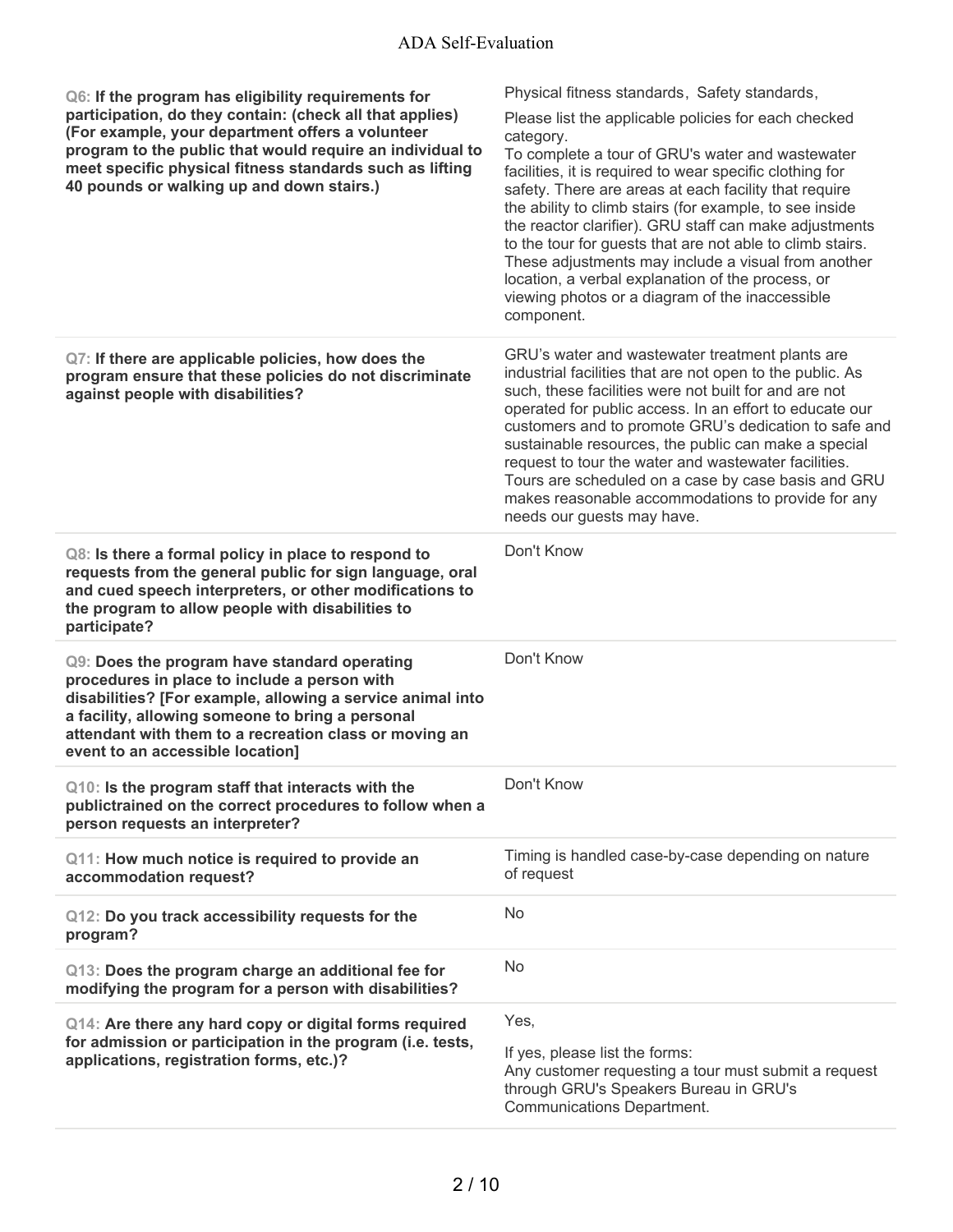| Q15: Do the forms contain a notice that the City does not<br>discriminate against people with disabilities?                                                                                                                                                                                                                              | Don't Know                                                                                                                                                                                         |
|------------------------------------------------------------------------------------------------------------------------------------------------------------------------------------------------------------------------------------------------------------------------------------------------------------------------------------------|----------------------------------------------------------------------------------------------------------------------------------------------------------------------------------------------------|
| Q16: Is an interview required prior to an applicant's<br>admission to the program?                                                                                                                                                                                                                                                       | <b>No</b>                                                                                                                                                                                          |
| Q17: When hiring temporary or permanent employees,<br>does the program consistently use selection criteria that<br>does not discriminate based on disability?                                                                                                                                                                            | Yes                                                                                                                                                                                                |
| Q18: Does the program ensure individuals with<br>disabilities are allowed the opportunity to participate as<br>members of any program associated citizen's advisory<br>boards or committees?                                                                                                                                             | Yes,<br>If yes, please explain the process to ensure<br>opportunities are provided.<br>GRU W/WW makes reasonable accommodations to<br>provide our customers access to tours or public<br>meetings. |
| Q19: Are individuals with disabilities currently serving<br>on any of the program's advisory boards or<br>committees?                                                                                                                                                                                                                    | Don't Know                                                                                                                                                                                         |
| <b>PAGE 4: C. Notice Requirements</b>                                                                                                                                                                                                                                                                                                    |                                                                                                                                                                                                    |
| Q20: Is a "Notice under the Americans with Disabilities<br>Act" or a non-discrimination statement made accessible,<br>as needed, to program participants who may be persons<br>with disabilities?                                                                                                                                        | Don't Know                                                                                                                                                                                         |
| Q21: Does the non-discrimination statement include<br>information about the City's ADA Coordinator and how<br>to contact them or file a grievance?                                                                                                                                                                                       | Don't Know                                                                                                                                                                                         |
| Q22: Is program staff that regularly interacts with the<br>public familiar with the City's ADA grievance/complaint<br>procedures when an incident of disability discrimination<br>is alleged?                                                                                                                                            | Don't Know                                                                                                                                                                                         |
| Q23: Does the program notify all persons that public<br>meetings, hearings, interviews, and conferences will be<br>held in accessible locations and that adaptive/auxiliary<br>aids (such as assistive listening devices, readers for the<br>blind, pen and paper) will be provided, upon request, to<br>participants with disabilities? | Don't Know                                                                                                                                                                                         |
| Q24: Is there a formal policy in place to respond to<br>requests from the general public for note takers,<br>computer-assisted real time transcription services, and<br>other auxiliary aids and services for providing effective<br>communication?                                                                                      | Don't Know                                                                                                                                                                                         |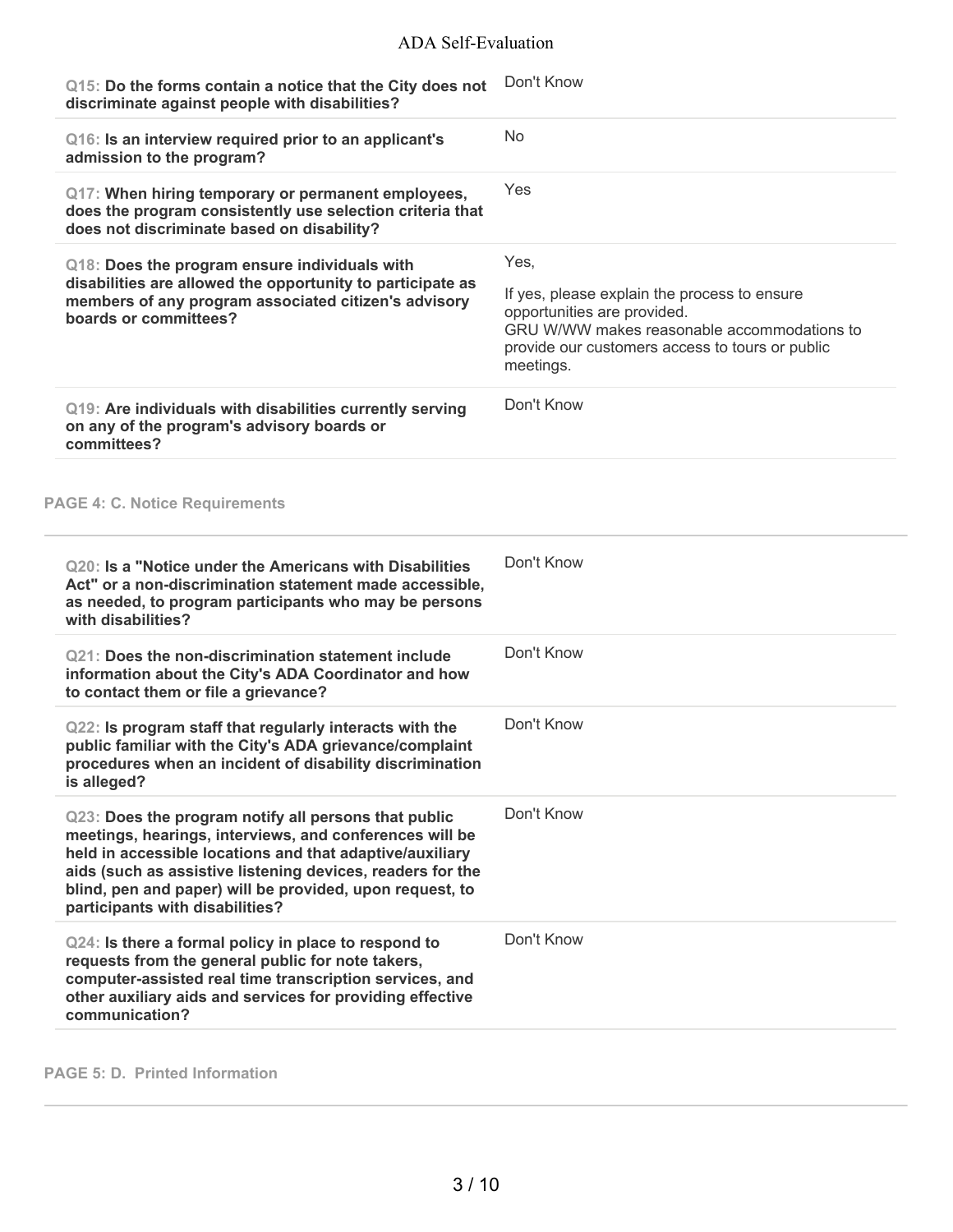| Q25: Does the program have printed materials (i.e.<br>forms, newsletters, brochures, calendars, fact sheets)<br>that are made available to the public?                                                         | Yes,<br>If yes, please describe the printed materials.<br>Fact sheets, infographics, brochures                                                                                           |
|----------------------------------------------------------------------------------------------------------------------------------------------------------------------------------------------------------------|------------------------------------------------------------------------------------------------------------------------------------------------------------------------------------------|
| Q26: Who manages the printed materials?                                                                                                                                                                        | Both departmentally and centrally managed                                                                                                                                                |
| Q27: Is there a formal policy in place to respond to<br>requests from the general public for alternate document<br>formats of the printed materials that are made to the<br>public?                            | Don't Know                                                                                                                                                                               |
| Q28: What types of alternate document formats does the<br>program make available when requested? (Check all that<br>apply)                                                                                     | Electronic Copy (for use with a screen reader),<br>Please list other media type(s):<br>Would only let me select one-- we can easily provide<br>electronic copies, emails, enlarged print |
| Q29: How much notice is required to provide the<br>alternate document formats?                                                                                                                                 | 24 hours or less (not including weekends/holidays)                                                                                                                                       |
| Q30: Do you track accessibility requests for alternate<br>formats of printed material?                                                                                                                         | <b>No</b>                                                                                                                                                                                |
| Q31: Does the program charge an additional fee for<br>providing materials in alternative formats for people with<br>disabilities?                                                                              | No.                                                                                                                                                                                      |
| Q32: Does the program include images of individuals<br>with disabilities in the printed materials and<br>publications?                                                                                         | No, photos of individuals with disabilities are NOT<br>included                                                                                                                          |
| <b>PAGE 6: E. Television and Audiovisual Public Information</b>                                                                                                                                                |                                                                                                                                                                                          |
| Q33: Does the program produce audiovisual (film,<br>videotape, television, digital) presentations, or website<br>demonstrations/webinars for the public or provide these<br>types presentations to the public? | Yes,<br>If yes, please list the types of presentations that are<br>provided:<br>W/WW Systems has developed digital presentations<br>for the public.                                      |
| Q34: Is there a formal policy in place to respond to<br>requests from the general public for accessible<br>audiovisual, televised or online presentations provided<br>to the public?                           | Don't Know                                                                                                                                                                               |
| Q35: What types of accessible audio/visual, televised or<br>online presentation formats does the program make<br>available when requested?                                                                     | Other,<br>Please list the other formats:<br>Not sure--this would be handled through the<br>Communications Dept.                                                                          |
| Q36: How much notice is required to provide the<br>accessible presentation formats?                                                                                                                            | Don't know - have not completed such a request                                                                                                                                           |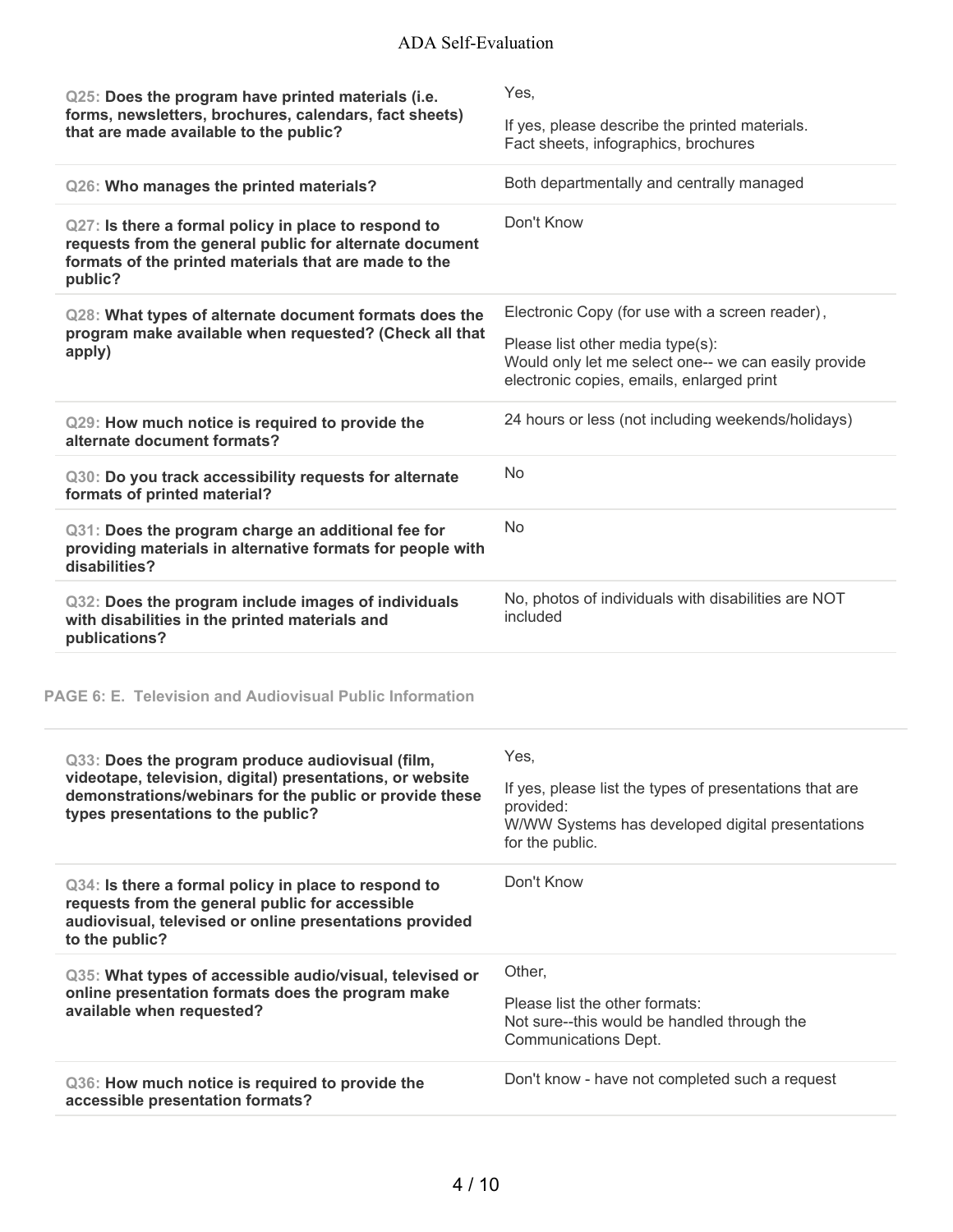| Q37: Do you track accessibility requests for accessible<br>presentation formats?                                                                                                                                                                                     | Don't Know                                                                                                          |
|----------------------------------------------------------------------------------------------------------------------------------------------------------------------------------------------------------------------------------------------------------------------|---------------------------------------------------------------------------------------------------------------------|
| Q38: Does the program charge an additional fee for<br>providing presentations in accessible formats for people<br>with disabilities?                                                                                                                                 | Don't Know,<br>If yes, please describe:<br>This request would be handled through the<br><b>Communications Dept.</b> |
| Q39: Do the audio/visual presentations include<br>portrayals of individuals with disabilities?                                                                                                                                                                       | Respondent skipped this<br>question                                                                                 |
| PAGE 7: F. Website                                                                                                                                                                                                                                                   |                                                                                                                     |
| Q40: Does the program provide information about its<br>offerings to the public on the internet?                                                                                                                                                                      | Yes,<br>If yes, please list the URL: www.GRU.com                                                                    |
| Q41: What information is provided on the internet?<br>Please describe briefly:                                                                                                                                                                                       | Information on W/WW Systems and how to<br>request a tour.                                                           |
| Q42: Does the webpage(s) include information about the<br>accessibility of the facilities (parking, bathrooms,<br>assistive listening devices, etc.) where the program is<br>offered?                                                                                | <b>No</b>                                                                                                           |
| Q43: Who manages the information regarding the<br>facilities, programs and services provided on the<br>internet?                                                                                                                                                     | Webpage(s) content is managed centrally                                                                             |
| Q44: Does the website home page include easily<br>locatable information, including a telephone number and<br>email address, for use in reporting website accessibility<br>problems and requesting accessible services and<br>information?                            | Yes                                                                                                                 |
| Q45: Do all links have a text description that can be read<br>by a screen reader (not just a graphic or "click here")?                                                                                                                                               | Don't Know                                                                                                          |
| Q46: Do all the photographs, maps, graphics and other<br>images on the webpages currently have HTML tags<br>(such as an "alt" tag or a long description tag) with text<br>equivalents of the material being visually conveyed?                                       | Don't Know                                                                                                          |
| Q47: Are all the documents posted on the webpages<br>available in HTML or other text-based format (for<br>example rich text format (RTF) or word processing<br>format), even if they are also provided in another format,<br>such as Portable Document Format (PDF)? | Don't Know                                                                                                          |
| Q48: If a webpage has data charts or tables, is HTML<br>used to associate all data cells with column and row<br>identifiers?                                                                                                                                         | Don't Know                                                                                                          |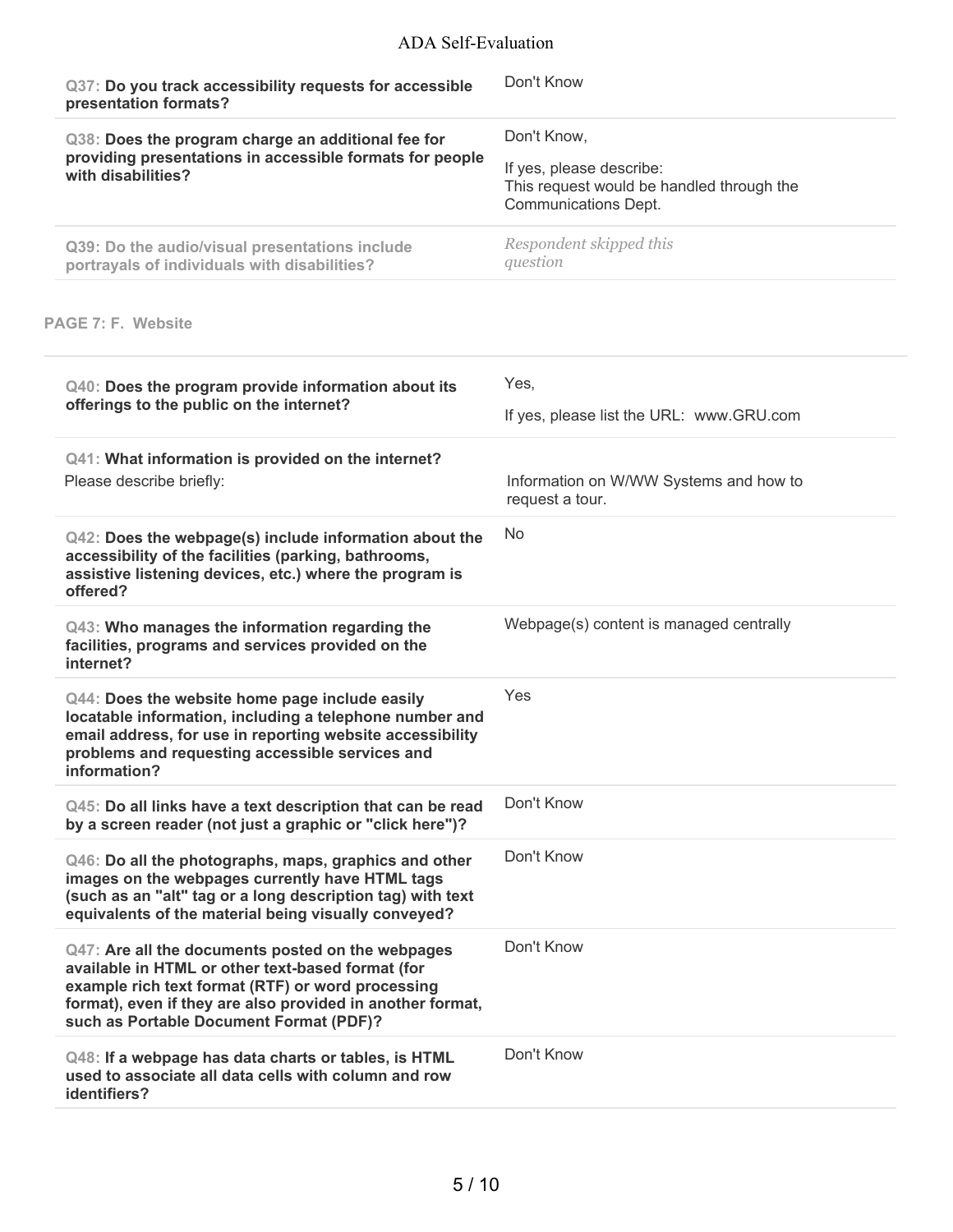| Q49: Do all video files available on the webpages have<br>audio descriptions of what is being displayed to provide<br>access to visually conveyed information for people who<br>are blind or have low vision?                                                                                                                                 | Don't Know                                                                                                                                       |
|-----------------------------------------------------------------------------------------------------------------------------------------------------------------------------------------------------------------------------------------------------------------------------------------------------------------------------------------------|--------------------------------------------------------------------------------------------------------------------------------------------------|
| Q50: Do all video files on the webpages have written<br>captions of spoken communication to provide access to<br>people who are deaf or hard of hearing?                                                                                                                                                                                      | Don't Know                                                                                                                                       |
| Q51: Does the top of each page with navigation links<br>have a "skip navigation" link?[This feature directs<br>screen readers to bypass the row of navigation links and<br>start at the webpage content, thus enabling people who<br>use screen readers to avoid having to listen to all the<br>links each time they add more to a new page.] | Don't Know                                                                                                                                       |
| Q52: Is the webpage content regularly (at least annually)<br>tested for accessibility to ensure it is usable by people<br>with disabilities, including those who use speaking<br>browsers?                                                                                                                                                    | Don't Know,<br>If yes, please briefly describe how the content is<br>tested for accessibility:<br>This is handled by the Communications Dept.    |
| Q53: Is there a formal policy established to<br>ensurewebpages will be accessible?                                                                                                                                                                                                                                                            | Don't Know,<br>If yes, pleaselist the written policy:<br>This is handled by the Communications Dept.                                             |
| Q54: Is the policy posted on the webpage, where it can<br>be easily located?                                                                                                                                                                                                                                                                  | Don't Know,<br>If yes, please provide the URL of the notice:<br>This is handled by the Communications Dept.                                      |
| Q55: Is there a standard operating procedure in place to<br>ensure that new and modified webpages and content are<br>accessible?                                                                                                                                                                                                              | Don't Know,<br>If yes, please describe the process that has been<br>established:<br>This is handled by the Communications Dept.                  |
| Q56: Does the in-house communications staff and<br>department contacts responsible for webpage content<br>development receive training on the guidelines for<br>website accessibility?                                                                                                                                                        | Don't Know,<br>If yes, please describe the training process and the<br>most recent training date:<br>This is handled by the Communications Dept. |

# **PAGE 8: G. Public Telephones and Communication Devices**

| Q57: Does the program's main public access number<br>have an automated phone menu service (i.e. press 1 for<br>$,$ press 2 for $$ )?                                | Don't Know |
|---------------------------------------------------------------------------------------------------------------------------------------------------------------------|------------|
| Q58: If yes, does the system offer a simple, 1-step way<br>for a caller to bypass the menu and speak directly with a<br>staff person during regular business hours? | Don't Know |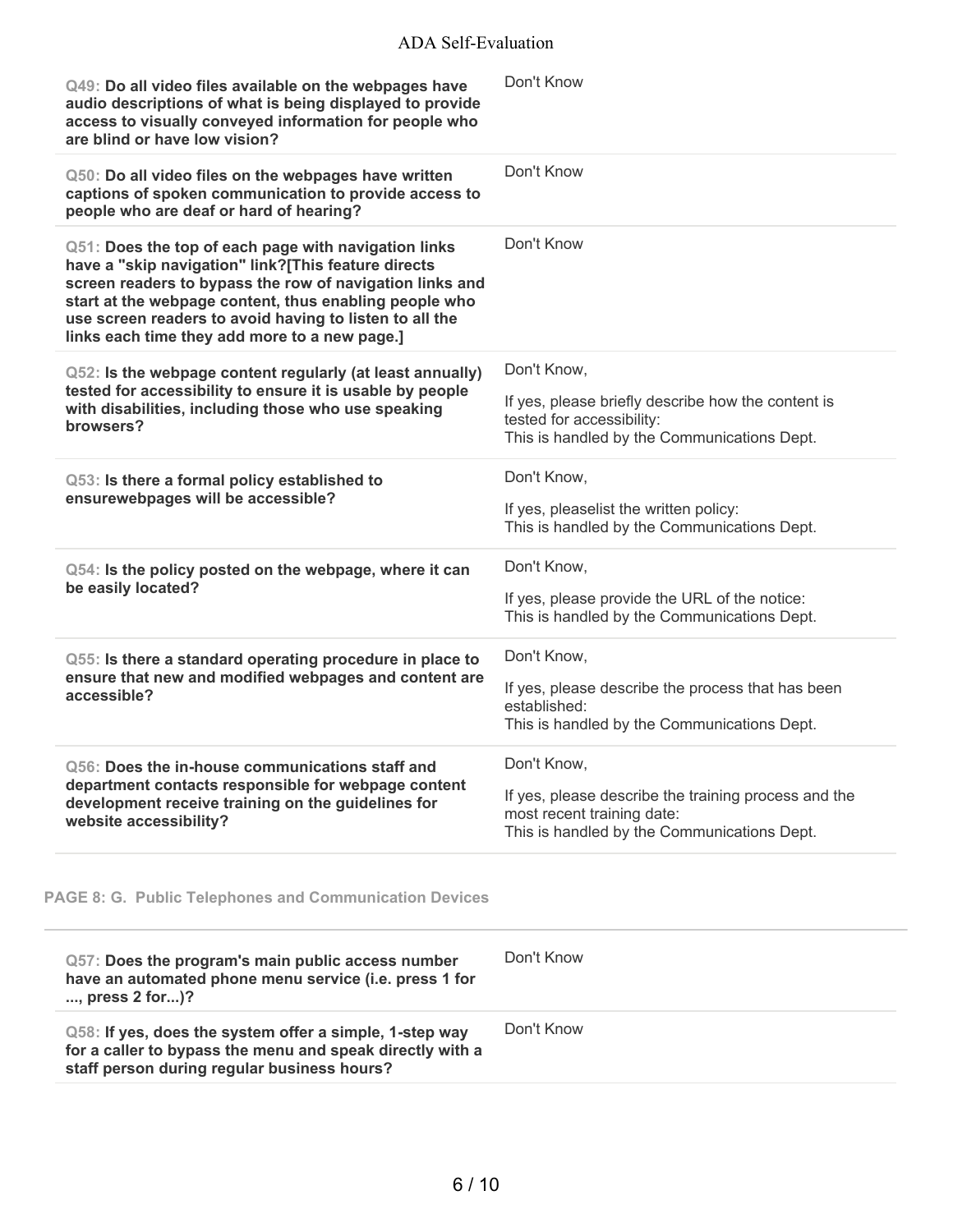| Q59: What tools does the program use to communicate<br>by phone with people with speech or hearing<br>difficulties?                                                                                                                                | Other,<br>Other (Please List):<br>Don't know--this is not handled by W/WW Systems.                                                                                                                                                                                                                                                           |
|----------------------------------------------------------------------------------------------------------------------------------------------------------------------------------------------------------------------------------------------------|----------------------------------------------------------------------------------------------------------------------------------------------------------------------------------------------------------------------------------------------------------------------------------------------------------------------------------------------|
| Q60: Does the program publish the City's TTY (text<br>telephone) relay service in all materials where a phone<br>number is listed?                                                                                                                 | Don't Know                                                                                                                                                                                                                                                                                                                                   |
| Q61: If a third-party "Relay" system is used, does<br>program staff receive training on how to place a Relay<br>call to a customer, as well as receive one?                                                                                        | Don't Know                                                                                                                                                                                                                                                                                                                                   |
| PAGE 9: H. Accessible/Adaptive Equipment                                                                                                                                                                                                           |                                                                                                                                                                                                                                                                                                                                              |
| Q62: Does the program allow members of the public to<br>use electronic equipment such as copy machines or<br>computer terminals?                                                                                                                   | No,<br>If yes, please describe the equipment the public is<br>allowed to use:<br>Guests are not permitted to access GRU W/WW<br>Systems network for security reasons. If access was<br>needed to provide reasonable accommodations for a<br>guest with a disability, a secured copy machine or<br>computer terminal could be made available. |
| Q63: Does the program ensure that the electronic<br>equipment is accessible to and usable by individuals<br>with disabilities (For example, is a public computer<br>terminal provided on a lowered counter or in an<br>accessible workstation)?    | If yes, please describe how the equipment is made<br>accessible.<br>Guests are not permitted to access GRU W/WW<br>Systems network for security reasons. If access was<br>needed to provide reasonable accommodations for a<br>guest with a disability, a secured copy machine or<br>computer terminal could be made available.              |
| Q64: Are auxiliary aids (such as a moveable light<br>source, adjustable worktable levels, paper and pen, etc.)<br>provided to assist persons with disabilities?                                                                                    | Yes,<br>If yes, please describe:<br>Reasonable accommodations can be made for guests<br>at the W/WW Facilities.                                                                                                                                                                                                                              |
| <b>PAGE 10: I. Public Meetings</b>                                                                                                                                                                                                                 |                                                                                                                                                                                                                                                                                                                                              |
| Q65: Does the program hold public meetings, hearings<br>or conferences?                                                                                                                                                                            | Yes                                                                                                                                                                                                                                                                                                                                          |
| Q66: Does the program require that public meetings,<br>hearing, and conferences be held in accessible<br>locations?                                                                                                                                | Don't Know                                                                                                                                                                                                                                                                                                                                   |
| Q67: Do all printed or electronic materials about<br>program-sponsored/hosted public events, public<br>meetings, public hearings, or public appearances by and<br>with City officials include instructions about how to<br>request accommodations? | <b>No</b>                                                                                                                                                                                                                                                                                                                                    |

í.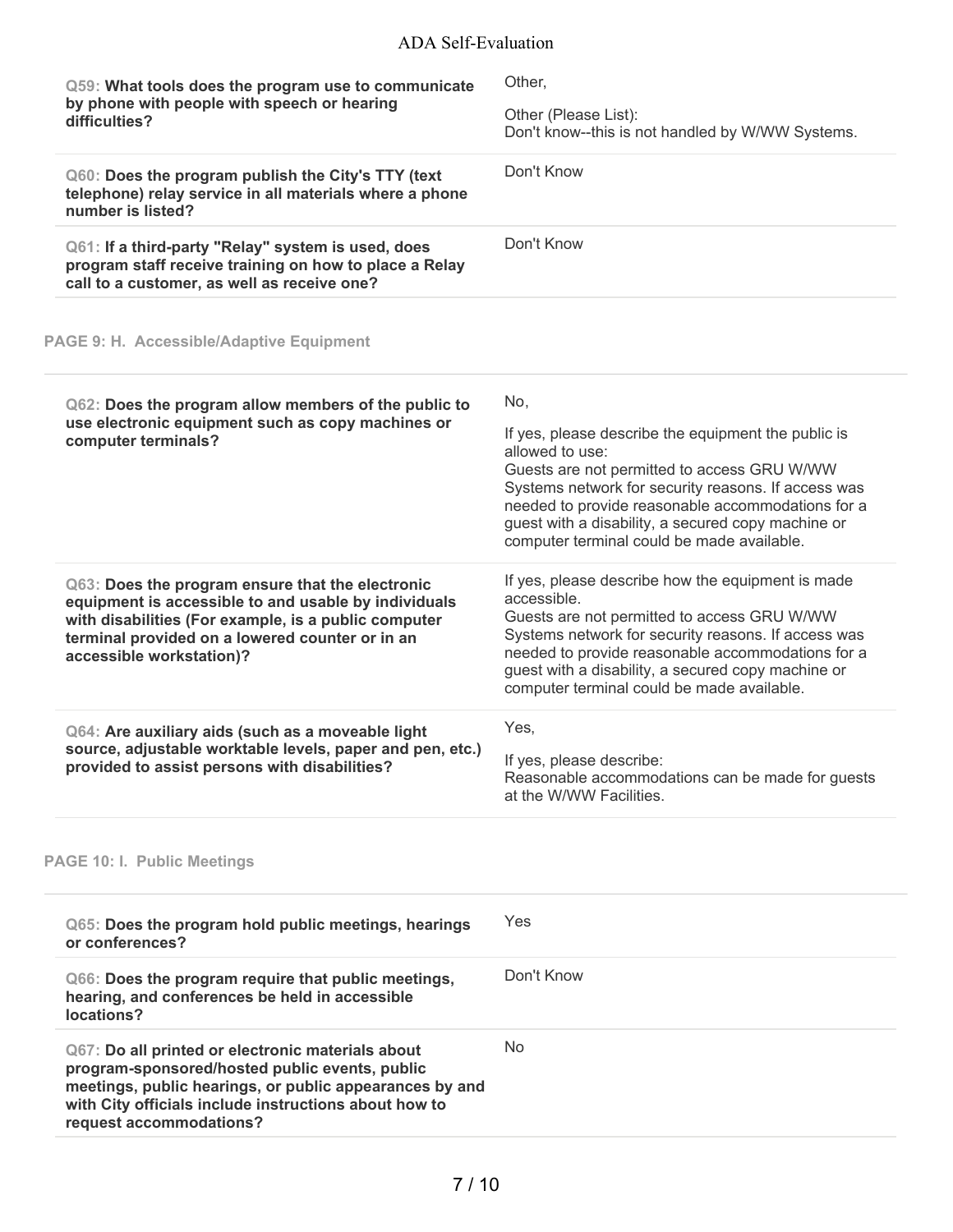| Q68: If yes, what types of accommodations can the<br>program provide to the public when requested?                                                                                              | N/A                                                                                                                                                                                                                                               |
|-------------------------------------------------------------------------------------------------------------------------------------------------------------------------------------------------|---------------------------------------------------------------------------------------------------------------------------------------------------------------------------------------------------------------------------------------------------|
| Q69: How many Assistive listening devices are made<br>available for public meetings?                                                                                                            | Don't Know                                                                                                                                                                                                                                        |
| Q70: Does the program charge an additional fee for<br>providing accommodations for people with disabilities?                                                                                    | Don't Know                                                                                                                                                                                                                                        |
| <b>PAGE 11: J. Transportation Services</b>                                                                                                                                                      |                                                                                                                                                                                                                                                   |
| Q71: Does the program provide transportation to<br>volunteers, visitor, or program participants?                                                                                                | No                                                                                                                                                                                                                                                |
| Q72: Does the program have procedures to make<br>transportation accessible to persons who have visual,<br>hearing, mobility and learning disabilities?                                          | <b>No</b>                                                                                                                                                                                                                                         |
| PAGE 12: K. Tours and Trips                                                                                                                                                                     |                                                                                                                                                                                                                                                   |
| Q73: Does the program provide facility tours or organize<br>trips for members of the pubic?                                                                                                     | Yes,<br>If yes, please list the tours and trips offered:<br>Upon request, customers can schedule a tour of<br>W/WW facilities.                                                                                                                    |
| Q74: Does the program have procedures to make the<br>tours and trips accessible to individuals who have<br>visual, hearing, mobility and learning disabilities?                                 | Don't Know,<br>If yes, please identify the disability and procedures to<br>make the transportation accessible:<br>GRU W/WW Systems makes reasonable<br>accommodations on a case by case basis; however, I<br>am not aware of specific procedures. |
| <b>PAGE 13: L. Use of Consultants and Contractors</b>                                                                                                                                           |                                                                                                                                                                                                                                                   |
| Q75: Are consultants or contractors who bid on capital<br>projects or other contractual work for the program<br>required to signstatements attesting to their intent to<br>comply with the ADA? | If yes, please include the statement agreed to by<br>contractors and consultants:<br>I am not sure--this is handled by the Purchasing Dept.                                                                                                       |
| Q76: Does program staff monitorconsultants or<br>contractors obligations to facilitate participation of<br>individuals with disabilities?                                                       | Don't Know,<br>Other (please specify)<br>I am not sure--this is handled by the Purchasing Dept.                                                                                                                                                   |
| Q77: When selecting contractors or vendors, does the<br>program use criteria that does not discriminate based on<br>ability?                                                                    | Don't Know,<br>If yes, please describe:<br>I am not sure--this is handled by the Purchasing Dept.                                                                                                                                                 |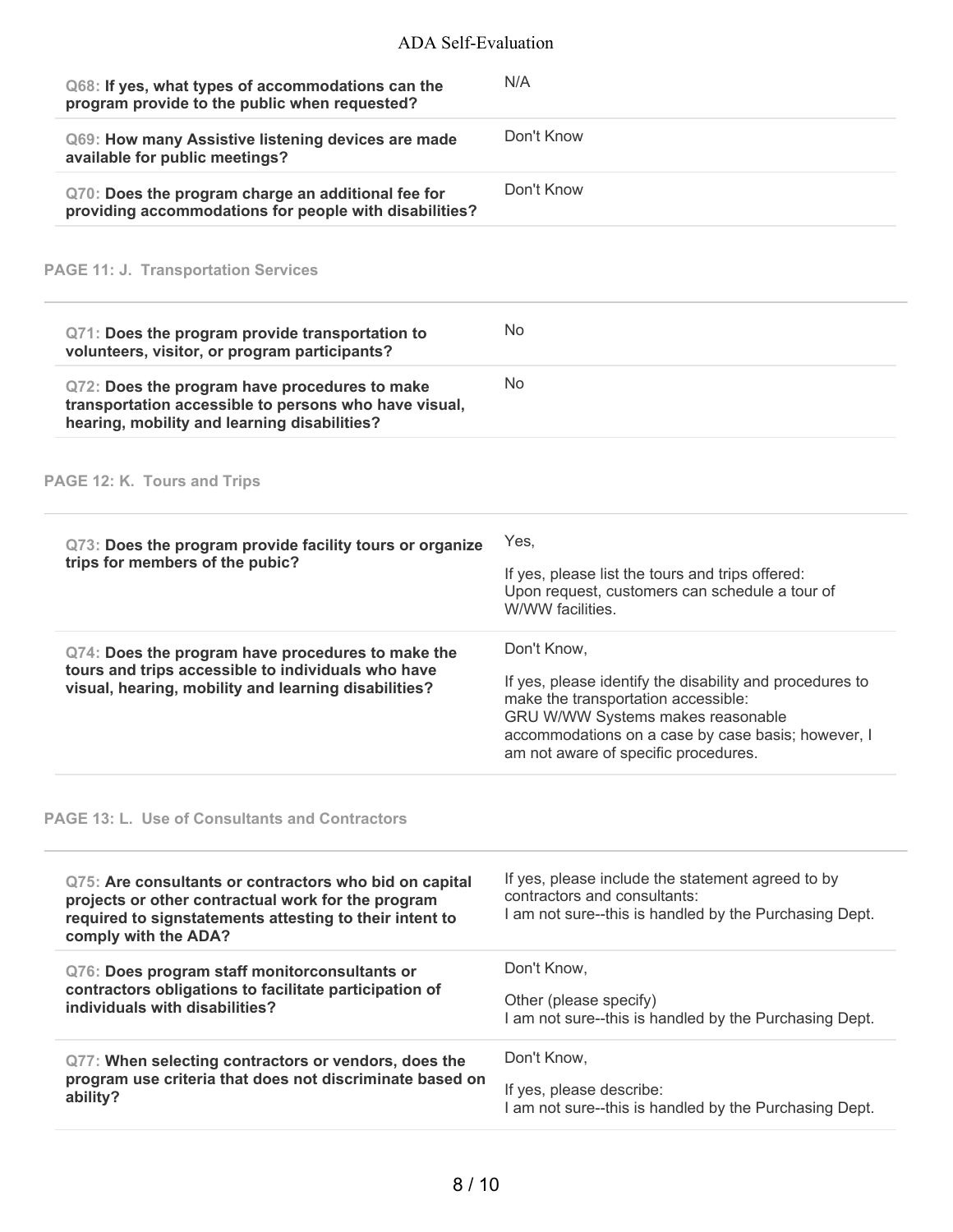#### **PAGE 14: M. Emergency Evaluation Procedures**

| Q78: Does program staff have a plan or procedures in<br>place that describe how to evacuate people with<br>disabilities from the program facility during an<br>emergency? | Don't Know |
|---------------------------------------------------------------------------------------------------------------------------------------------------------------------------|------------|
| Q79: If yes, isstaff at each program facility trained to<br>carry out the instructions of the plan or procedures?                                                         | Don't Know |
| Q80: Is the evacuation plan or instructions posted in a<br>visible and accessible area of each floor in all programs<br>and public facilities?                            | Don't Know |

**PAGE 15: N. Special Events and Private Events on City Property**

| private events held on public property? |
|-----------------------------------------|
|-----------------------------------------|

**PAGE 16: O. Training and Staffing**

**Q82: Does the program provide full and equal access to ALL its participants, regardless of ability?** No

**Q83: How is program staff that have contact with the public informed of the department's obligations and policies that enables persons with disabilities to participate in the program?**

GRU's water and wastewater treatment plants are industrial facilities that are not open to the public. As such, these facilities were not built for and are not operated for public access. In an effort to educate our customers and to promote GRU's dedication to safe and sustainable resources, the public can make a special request to tour the water and wastewater facilities. Tours are scheduled on a case by case basis and GRU makes reasonable accommodations to provide for any needs our guests may have.

| Q84: Does the program staff who maintain contact with<br>the public receive training on interacting with people<br>with disabilities? | Don't Know                                             |
|---------------------------------------------------------------------------------------------------------------------------------------|--------------------------------------------------------|
| Q85: Is there program staff who would be able to                                                                                      | Don't Know.                                            |
| provide better customer service if they had training in                                                                               | If yes, please list staff/positions that would benefit |
| American Sign Language (ASL) or other means of                                                                                        | from additional training:                              |
| communicating with people who have hearing or speech                                                                                  | W/WW would be open to receiving training for specific  |
| difficulties?                                                                                                                         | individuals.                                           |